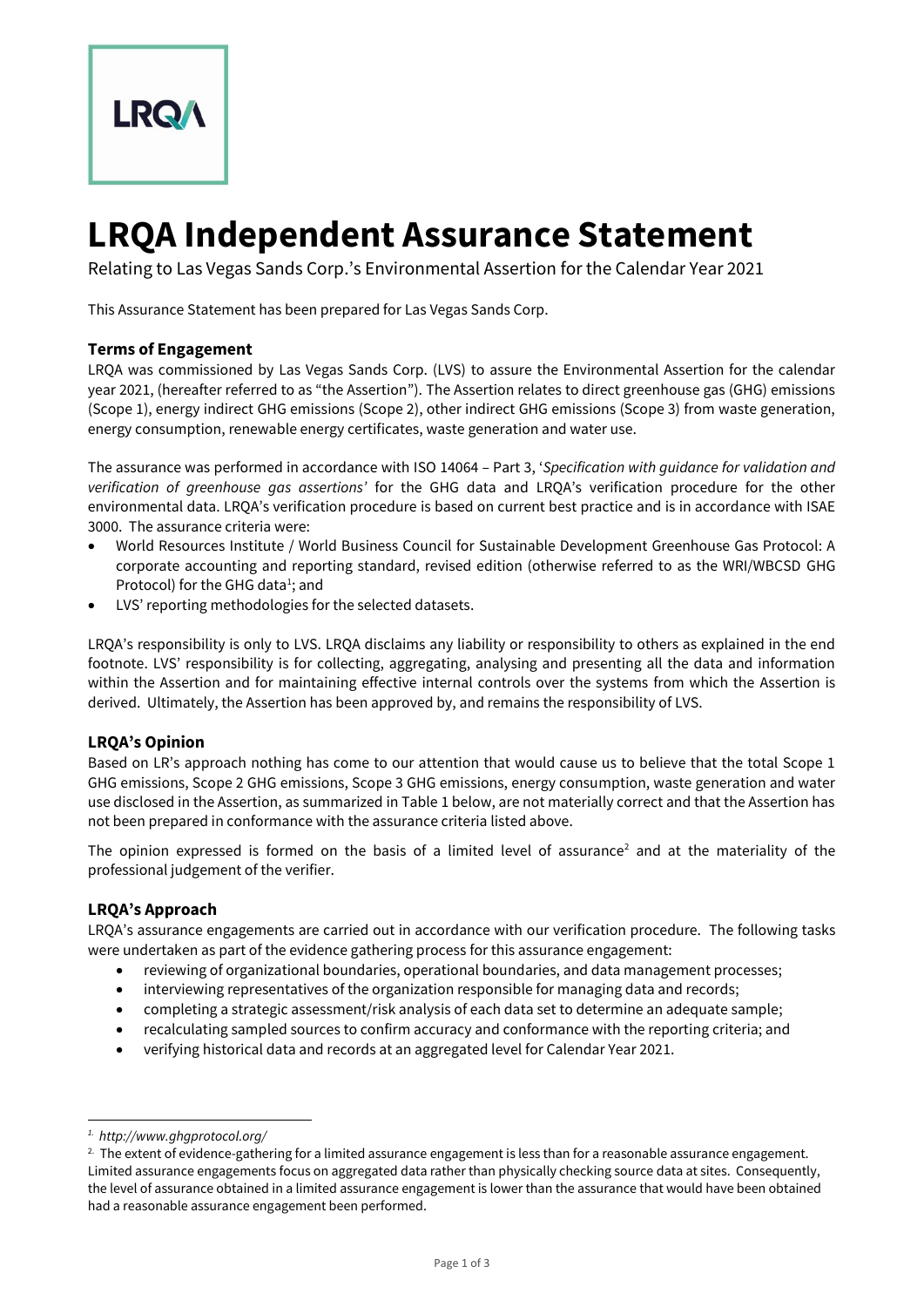

# **Table 1. Summary of Las Vegas Sands Corp., Environmental Assertion 2021:**

| <b>GHG emissions</b>                                                                                                                                                                                                                                                              | Metric tons CO <sub>2</sub> e |
|-----------------------------------------------------------------------------------------------------------------------------------------------------------------------------------------------------------------------------------------------------------------------------------|-------------------------------|
| Scope 1 GHG emissions                                                                                                                                                                                                                                                             | 60,878                        |
| Scope 2 GHG emissions (location-based)                                                                                                                                                                                                                                            | 675,313                       |
| Scope 2 GHG emissions (market-based)                                                                                                                                                                                                                                              | 547,990                       |
| Scope 3 GHG emissions from waste generation                                                                                                                                                                                                                                       | 51,378                        |
| <b>Energy Consumption</b>                                                                                                                                                                                                                                                         | MWh                           |
| Total energy                                                                                                                                                                                                                                                                      | 1,276,337                     |
| Generated renewable energy                                                                                                                                                                                                                                                        | 301                           |
| <b>Renewable Energy Certificates</b>                                                                                                                                                                                                                                              | MWh                           |
| <b>Total RECs</b>                                                                                                                                                                                                                                                                 | 242,709                       |
| <b>RECs</b>                                                                                                                                                                                                                                                                       | 166,709                       |
| <b>TIGRS</b>                                                                                                                                                                                                                                                                      | 36,000                        |
| I-RECs                                                                                                                                                                                                                                                                            | 40,000                        |
| <b>Waste</b>                                                                                                                                                                                                                                                                      | <b>Metric tons</b>            |
| Total waste disposed (landfill, incineration, recycled)                                                                                                                                                                                                                           | 109,548                       |
| Waste sent for landfill or incineration                                                                                                                                                                                                                                           | 91,789                        |
| Waste recycled                                                                                                                                                                                                                                                                    | 17,759                        |
| Water                                                                                                                                                                                                                                                                             | <b>Million US Gallons</b>     |
| Total water use                                                                                                                                                                                                                                                                   | 2,264.74                      |
| Municipal                                                                                                                                                                                                                                                                         | 2,112.70                      |
| Well water                                                                                                                                                                                                                                                                        | 96.46                         |
| Rainwater                                                                                                                                                                                                                                                                         | 0.76                          |
| Treated groundwater (nanofiltration)                                                                                                                                                                                                                                              | 25.76                         |
| Reclaimed water                                                                                                                                                                                                                                                                   | 20.46                         |
| Condensate                                                                                                                                                                                                                                                                        | 8.60                          |
| Note 1: Scope 2, Location-based and Scope 2, Market-based are defined in the GHG Protocol<br>Scope 2 Guidance, 2015<br>Note 2: RECs - Renewable Energy Certificates, TIGRs - Tradeable Instruments for Global<br>Renewables, I-RECs - International Renewable Energy Certificates |                               |

### **LRQA's Standards, Competence and Independence**

LRQA implements and maintains a comprehensive management system that meets accreditation requirements for ISO 14065 *Greenhouse gases – Requirements for greenhouse gas validation and verification bodies for use in accreditation or other forms of recognition* and ISO/IEC 17021 *Conformity assessment – Requirements for bodies providing audit and certification of management systems* that are at least as demanding as the requirements of the International Standard on Quality Control 1 and comply with the *Code of Ethics for Professional Accountants* issued by the International Ethics Standards Board for Accountants.

LRQA ensures the selection of appropriately qualified individuals based on their qualifications, training and experience. The outcome of all verification and certification assessments is then internally reviewed by senior management to ensure that the approach applied is rigorous and transparent.